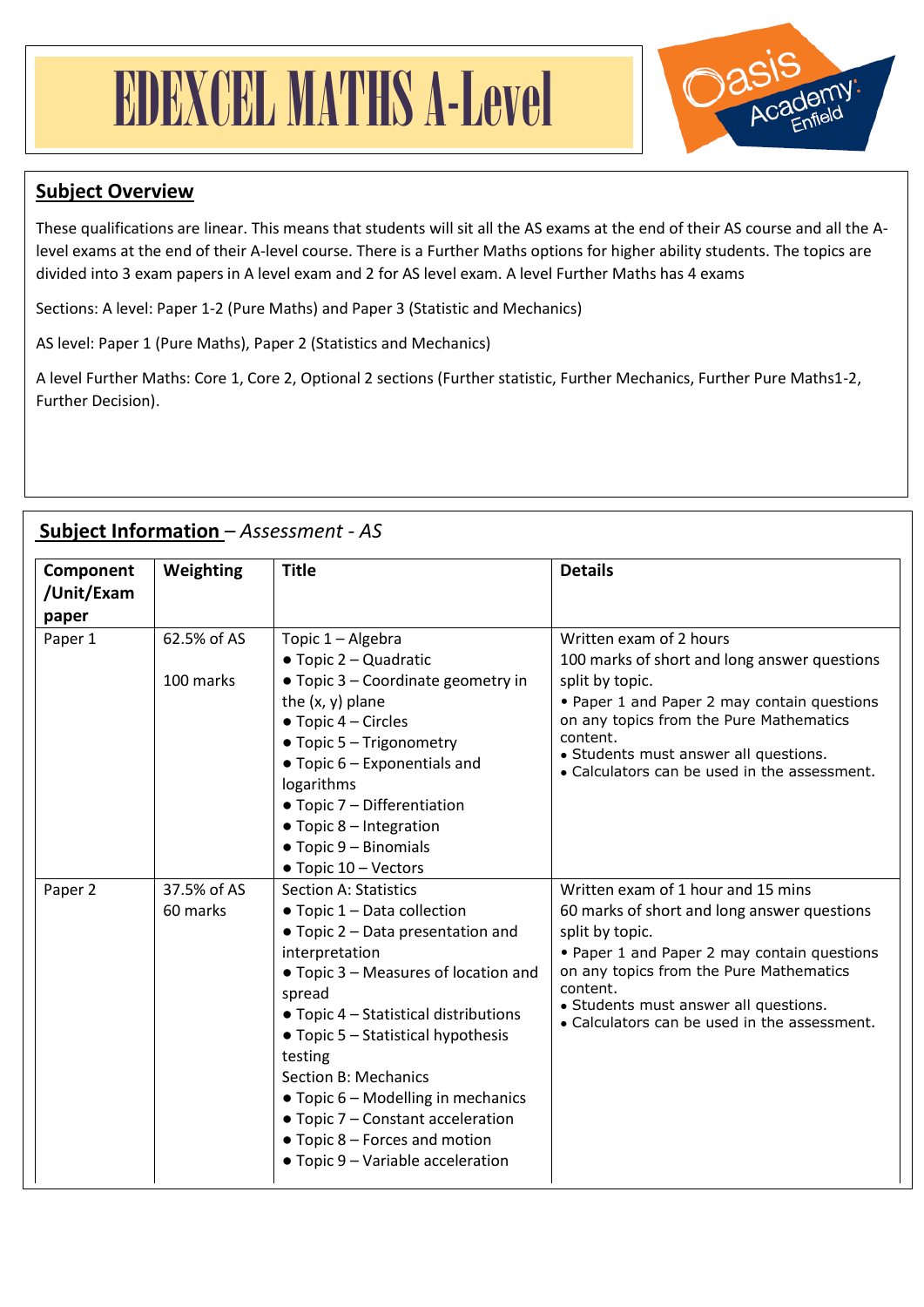| Component<br>/Unit/Exam<br>paper | Weighting                                                                                                   | <b>Title</b>                                                                                                                                                                                                                                                                                                                                                                                                                                 | <b>Details</b>                                                                                                                                                                                                                                                                                                                  |
|----------------------------------|-------------------------------------------------------------------------------------------------------------|----------------------------------------------------------------------------------------------------------------------------------------------------------------------------------------------------------------------------------------------------------------------------------------------------------------------------------------------------------------------------------------------------------------------------------------------|---------------------------------------------------------------------------------------------------------------------------------------------------------------------------------------------------------------------------------------------------------------------------------------------------------------------------------|
| Paper 1 and<br>Paper 2           | Paper 1:<br>33.33% of<br>the<br>qualification<br>100 marks<br>Paper 2:<br>33.3% of A-<br>Level<br>100 marks | Content overview<br>$\bullet$ Topic 1 – Proof<br>$\bullet$ Topic 2 – Algebra and functions<br>$\bullet$ Topic 3 – Coordinate geometry in the<br>$(x, y)$ plane<br>$\bullet$ Topic 4 – Sequences and series<br>$\bullet$ Topic 5 - Trigonometry<br>$\bullet$ Topic 6 – Exponentials and logarithms<br>$\bullet$ Topic 7 – Differentiation<br>$\bullet$ Topic 8 – Integration<br>• Topic 9 – Numerical methods<br>$\bullet$ Topic 10 – Vectors | <b>Externally Assessed</b><br>• Written exam of 2 hours<br>100 marks of short and long answer<br>questions split by topic.<br>• Paper 1 and Paper 2 may contain<br>questions on any topics from the Pure<br>Mathematics<br>content.<br>• Students must answer all questions.<br>• Calculators can be used in the<br>assessment. |

| Component                                                            | Weighting                        | <b>Title</b>                                                                                                                                                                                                                                                                                                                                                                                                                                                        | <b>Details</b>                                                                                                                                                                                                                                                                         |
|----------------------------------------------------------------------|----------------------------------|---------------------------------------------------------------------------------------------------------------------------------------------------------------------------------------------------------------------------------------------------------------------------------------------------------------------------------------------------------------------------------------------------------------------------------------------------------------------|----------------------------------------------------------------------------------------------------------------------------------------------------------------------------------------------------------------------------------------------------------------------------------------|
| /Unit/Exam paper                                                     |                                  |                                                                                                                                                                                                                                                                                                                                                                                                                                                                     |                                                                                                                                                                                                                                                                                        |
| Paper 3<br><b>Statistics and Mechanics</b><br>(*Paper code: 9MA0/03) | 33.3% of<br>A-Level<br>100 marks | Content overview<br><b>Section A: Statistics</b><br>$\bullet$ Topic 1 – Statistical sampling<br>$\bullet$ Topic 2 – Data presentation and<br>interpretation<br>$\bullet$ Topic 3 – Probability<br>$\bullet$ Topic 4 – Statistical distributions<br>$\bullet$ Topic 5 – Statistical hypothesis testing<br>Section B: Mechanics<br>$\bullet$ Topic 6 – Quantities and units in<br>mechanics<br>$\bullet$ Topic 7 – Kinematics<br>• Topic 8 – Forces and Newton's laws | <b>Externally Assessed</b><br>Written exam of 2 hours<br>Paper 3 will contain questions<br>on topics from the Statistics<br>content in Section A and<br>Mechanics content in Section B.<br>• Students must answer all<br>questions.<br>• Calculators can be used in the<br>assessment. |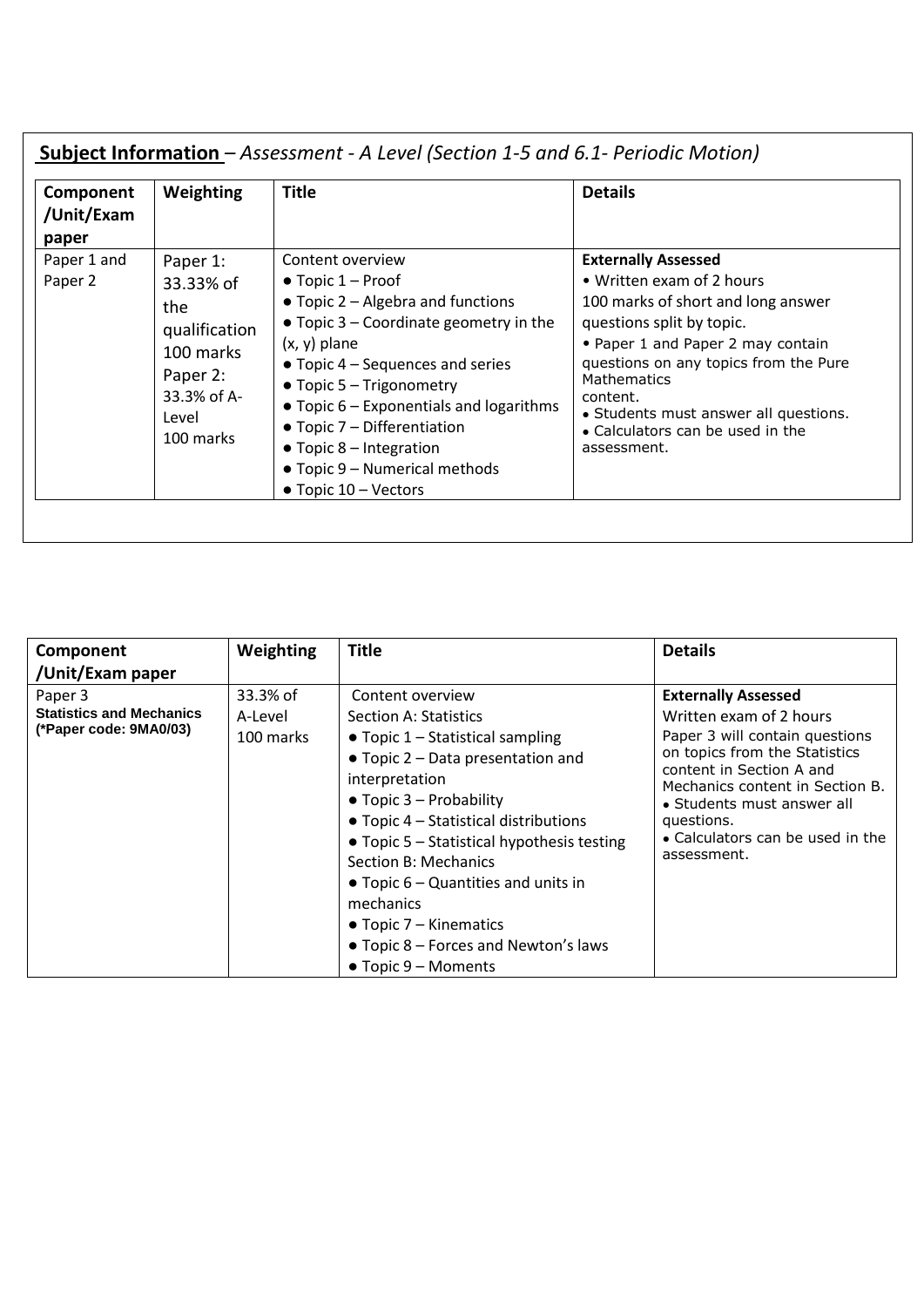## **What opportunities this course could lead to:**

Supporting Other Subjects: The mathematical skills you learn in A level Mathematics are of great benefit in other A level subjects such as physics, chemistry, biology, computing, geography, psychology, economics and business studies. Studying A level Further Mathematics is likely to improve your grade in A level Mathematics. The extra time, additional practice, further consolidation and development of techniques contribute to improved results in A level Mathematics

Specific job roles include actuary, business analyst, software engineer, technology analyst, information engineer, speech technology researcher, and **maths** teacher. **Jobs** in the mathematical sciences - that is, **careers** that studying **maths** at university prepares you for directly - tend to be very well paid.

Careers for men and women with good mathematics skills and qualifications are not only well paid, but they are also often interesting and rewarding. People who have studied mathematics are in the fortunate position of having an excellent choice of career. Whilst the number of young people studying A level Mathematics and Further Mathematics is increasing there is still a huge demand from science, engineering and manufacturing employers.

Maths and Further Maths A-level has been named as a "request subject" by the [Russell Group](https://successatschool.org/advicedetails/341/Who-Are-the-Russell-Group-Universities%3F) of universities, which means it can be useful for getting onto a wide range of university courses.

Employability Skills: The reason why so many employers highly value mathematics qualifications is mathematics students become better at thinking logically and analytically. Through solving problems you develop resilience and are able to think creatively and strategically. The writing of structured solutions, proof and justification of results help you to formulate reasoned arguments. And importantly you will have excellent numeracy skills and the ability to process and interpret data.

Maths is also part of the gang of four – which includes Physics, [chemistry](https://successatschool.org/advicedetails/190/Why-Study-Chemistry%3F) and [biology](https://successatschool.org/advicedetails/208/Why-Study-Biology%3F) – that you usually need to pick at least two from at A-level to do a range of science degrees, including medicine and [engineering.](https://successatschool.org/advicedetails/551/What-are-the-Different-Types-of-Engineering-Jobs%3F) Maths is especially highly recommended for the finance, engineering.

Maths A-level is usually required for degree courses in: [engineering](https://successatschool.org/careerzonesummary/2/Engineering) (general, aeronautical, civil, electrical, mechanical, ometimes chemical).

A level Mathematics is an interesting and challenging course which extends the methods you learned at GCSE and includes optional applications of mathematics, such as Statistics, Mechanics and Decision Mathematics.

Statistics – Collecting and analysing data and using this to make predictions about future events. Many subjects make use of statistical information and techniques. An understanding of probability and risk is important in careers like insurance, medicine, engineering and the sciences.

Mechanics – Modelling and analysing the physical world around us, including the study of forces and motion. Mechanics is particular useful to students studying physics and engineering.

Decision –Using algorithms and other methods to find efficient solutions to real life problems, such as finding the shortest route around a network. The techniques are important in business, logistics and computer science.

Few of our students went off to study Dentistry, Biomedical Sciences, Pharmaceuticals and Medicine and Engineering.